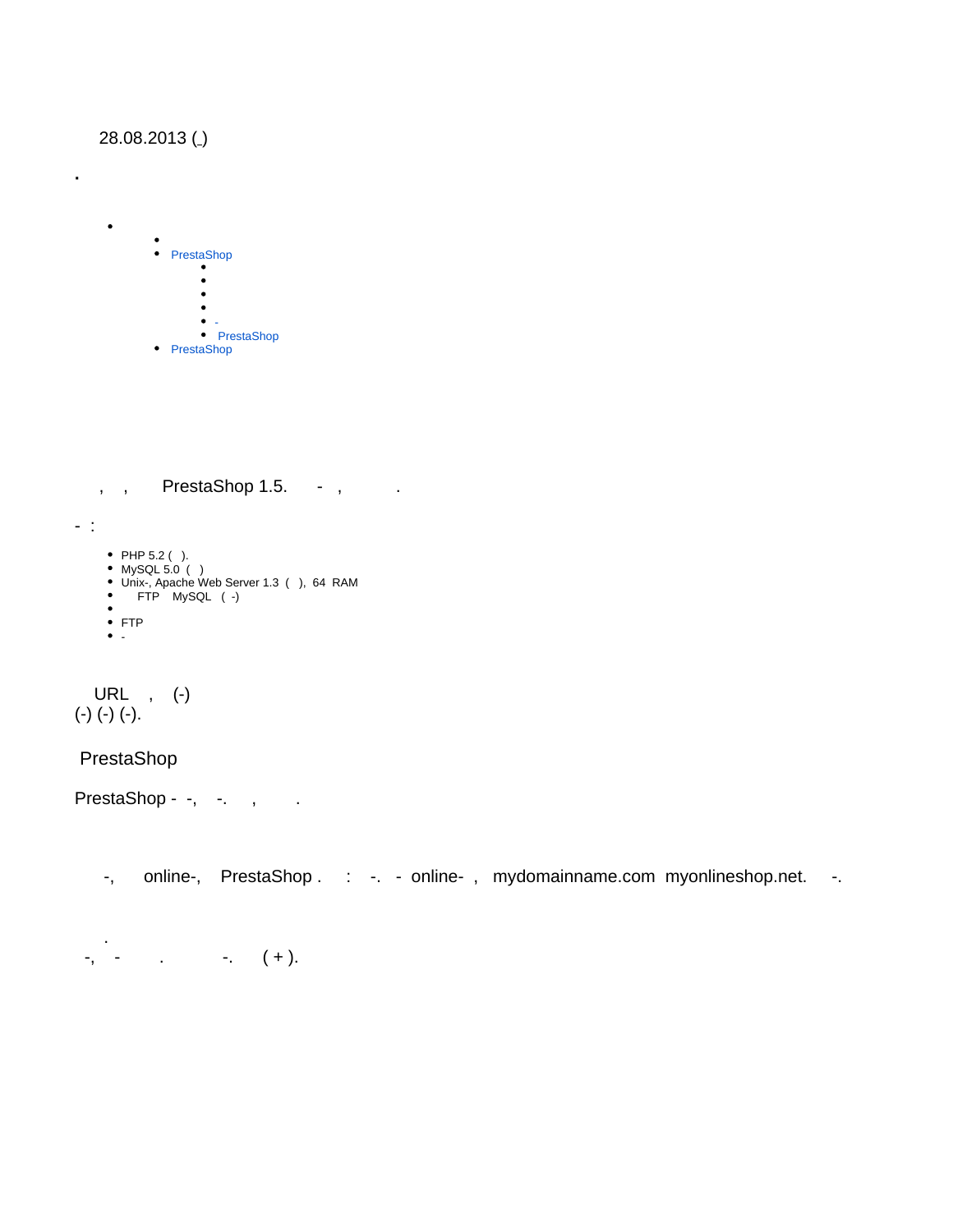```
⊘
     , , .
      - , 
 . 
, , , 
 . , 
  , 
    . , - 
  -, -.
```
(.[:http://en.wikipedia.org/wiki/Domain\\_name\\_registrar\)](http://en.wikipedia.org/wiki/Domain_name_registrar). , ; , , , , , , , , , , , DNS , 24, .

```
 , :
   Gandi: http://en.gandi.net/
   Namecheap: http://www.namecheap.com/
   PairNIC: https://www.pairnic.com/
 , .
```
, PrestaShop., PrestaShop -., -, , - (.[:http://en.wikipedia.org/wiki](http://en.wikipedia.org/wiki/Internet_hosting_service) [/Internet\\_hosting\\_service\)](http://en.wikipedia.org/wiki/Internet_hosting_service), online .

```
 , -, :
```

```
1&1 Hosting : 1&1
```

```
: http://www.inmotionhosting.com/
```
, .

 , .

, : PHP 5.2 (), , PrestaShop MySQL 5 (), PrestaShop . , .

PrestaShop online- - PrestaBox , , PrestaShop.

```
⊗
     -, PrestaBox .
```
PrestaBox :<http://www.prestabox.com/>

⋒ PrestaShop - -, -, PHP. PrestaShop MySQL. PHP - , -. PHP 1995, , -. C-like, . MySQL - . 1995 -. SQL,

, - , -  $\div$ 

.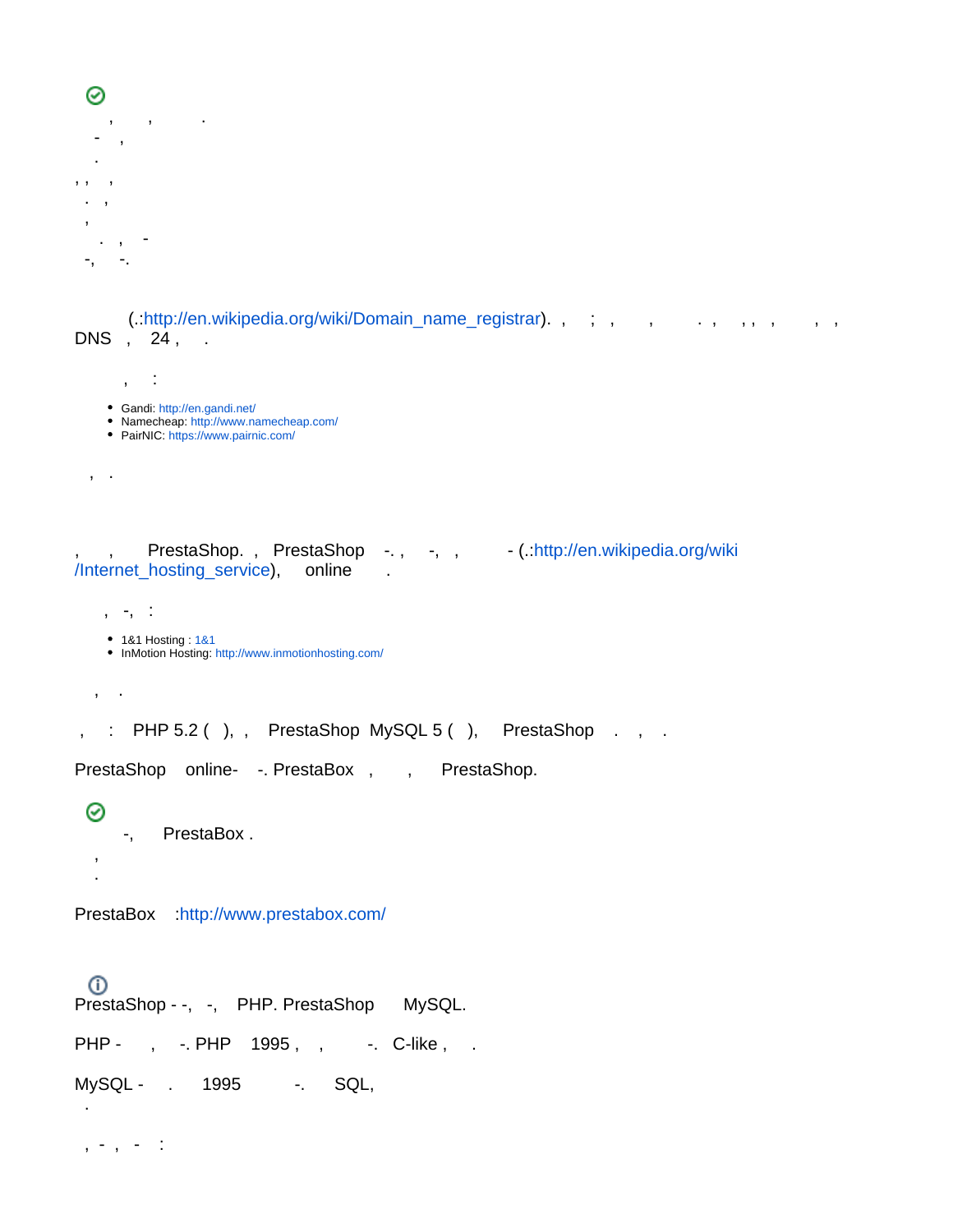- **:** Unix, Linux or Windows. Unix .
- **-:** Apache Web server 1.3
- **PHP 5.2 .** PHP 5 ( -) **MySQL 5.0**
- 64 Mb RAM ( 128 Mb, , )

PrestaShop PHP 5.1.3,  $5.2, , , , ( )$ 

, PrestaShop Microsoft's IIS Web server 6.0 , nginx 1.0 .



- Smultron[: http://www.peterborgapps.com/smultron/](http://www.peterborgapps.com/smultron/)
- Unix/Linux:
	- Vim:<http://www.vim.org/>
	- Emacs[: http://www.gnu.org/software/emacs/](http://www.gnu.org/software/emacs/)

#### Δ , ,

Microsoft Word OpenOffice.org Write

### **FTP**

FTP "file transfer protocol" " ", -.

### Filezilla, FTP

Windows, Mac OS X Linux. <http://filezilla-project.org/>.! FileZilla Server, FileZilla Client!

FileZilla, and a set of the set of the set of the set of the set of the set of the set of the set of the set o

, :

- **IP** : FTP -.
- $\bullet$  : -, .
- **:** .

FileZilla Site Manager tool. :

- Ctrl-S.
- "Open the Site Manager" .
- "File", Site Manager...".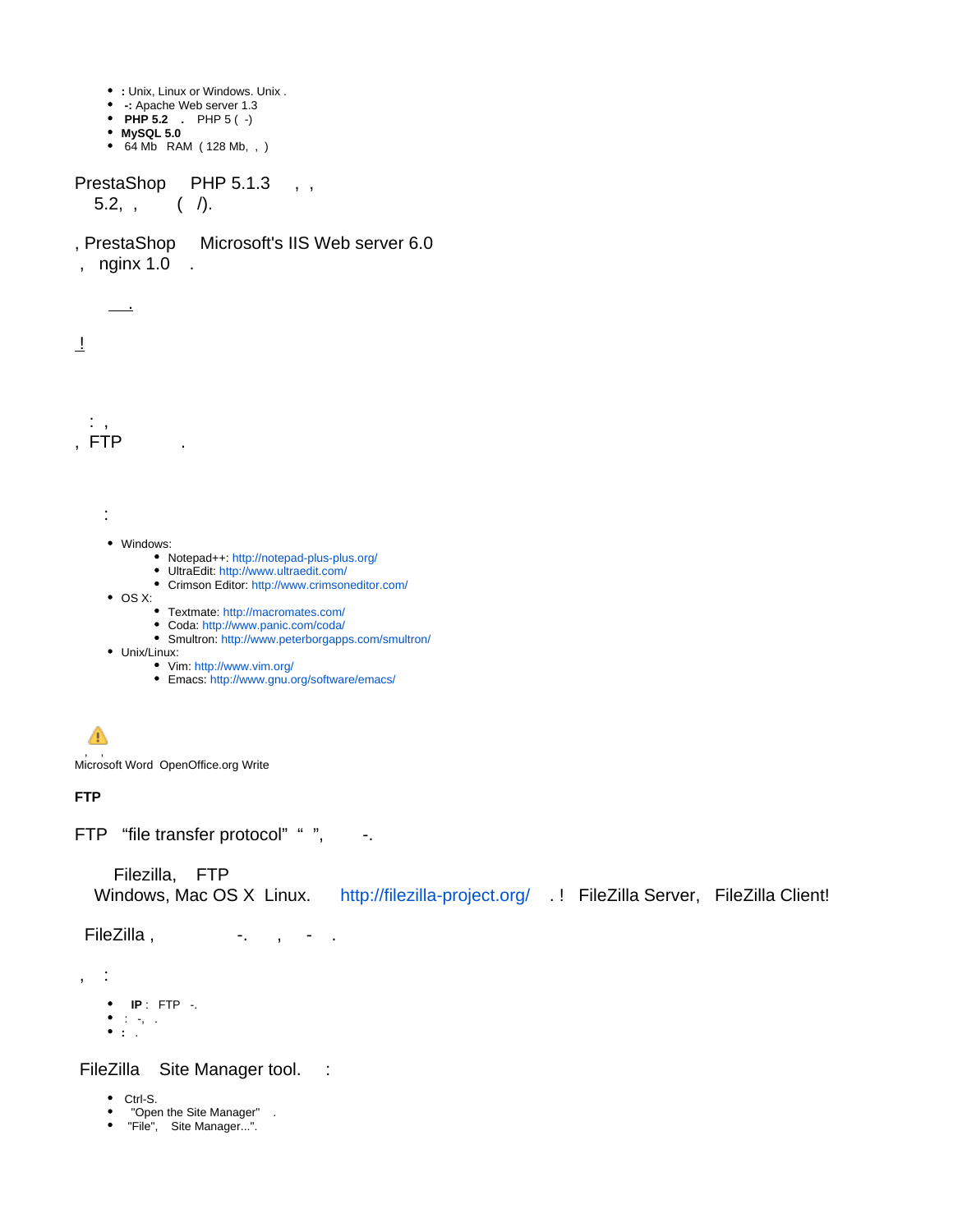, , , - Site Manager :

1. "New Site". ,

. .

2. , "General", ,

 $-$ ,  $\cdot$  ,  $\cdot$ ,  $\cdot$  ,  $-$ ,  $-$ 

### 3. , "Connect".

, , , , , .

FileZilla,

FTP :

Windows:

- CoreFTP: <http://www.coreftp.com/>
- WinSCP: <http://winscp.net/>
- SmartFTP[:](http://www.smartftp.com/) <http://www.smartftp.com/>

# Mac OS X:

- Cyberduck: <http://cyberduck.ch/>
- Transmit[:](http://www.panic.com/transmit/) <http://www.panic.com/transmit/>
- Fetch: <http://fetchsoftworks.com/fetch/>

### Unix/Linux:

- gFTP: <http://gftp.seul.org/>
- kasablanca[:](http://kasablanca.berlios.de/) <http://kasablanca.berlios.de/>
- NcFTP: <http://www.ncftp.com/ncftp/>
- ( [\) http://www.myprestashop.com/.](http://www.myprestashop.com/)
- [: http://www.myprestashop.com/shop/](http://www.myprestashop.com/shop/).
- [: http://store.myprestashop.com/](http://store.myprestashop.com/). [: http://clothes.myprestashop.com/boutique/](http://clothes.myprestashop.com/boutique/).
- , PrestaShop. , :

, , , PrestaShop 1.5.

, . , .

<span id="page-3-0"></span>**-**

 , , PrestaShop.

# <span id="page-3-1"></span> **PrestaShop**

-, , : [http://doc.prestashop.com/display/PS15/Installing+PrestaShop.](http://doc.prestashop.com/display/PS15/Installing+PrestaShop)

<span id="page-3-2"></span>PrestaShop

, PrestaShop, , , , , , , , PrestaShop.